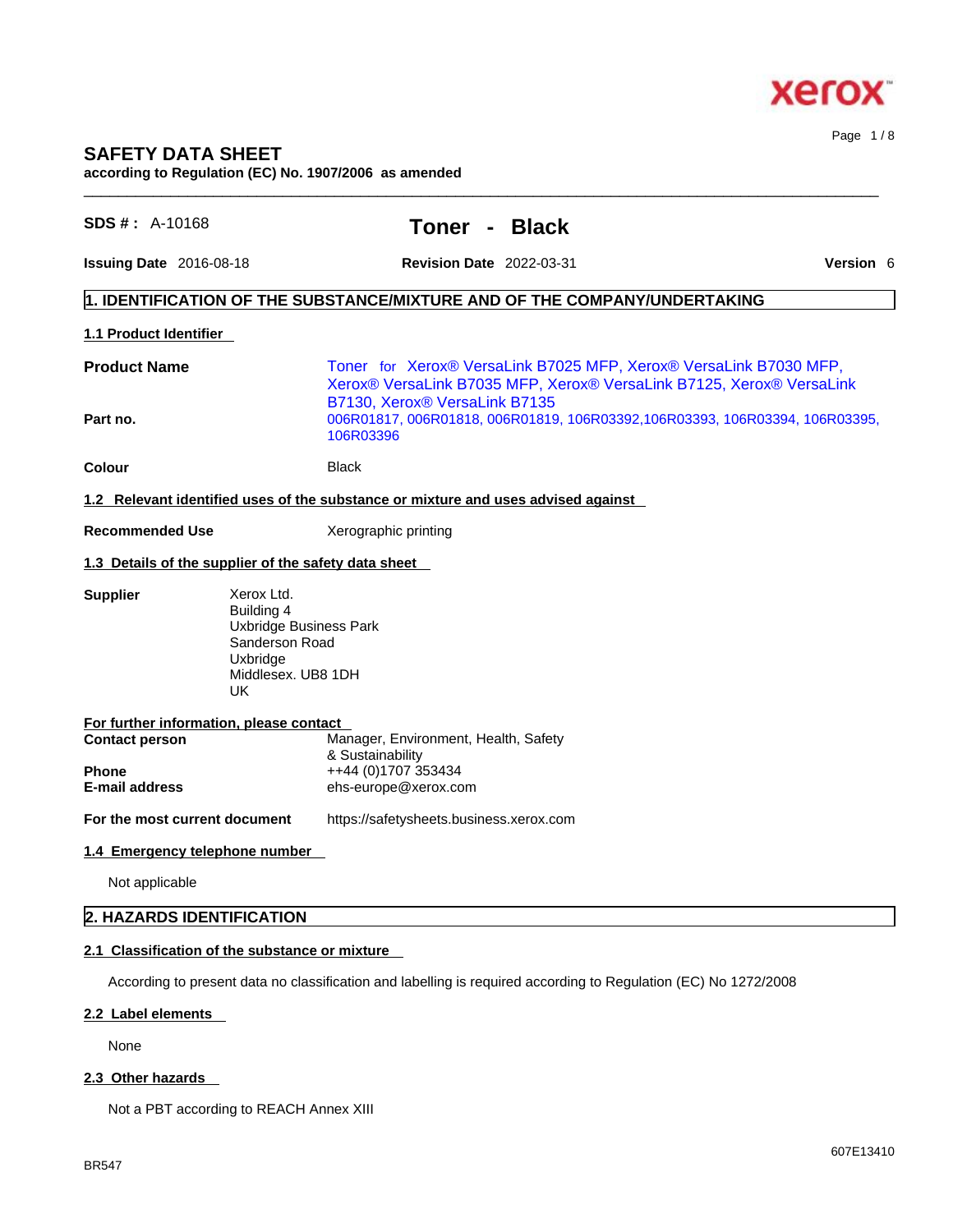# **SDS # :** A-10168 **Toner - Black**

 $\_$  ,  $\_$  ,  $\_$  ,  $\_$  ,  $\_$  ,  $\_$  ,  $\_$  ,  $\_$  ,  $\_$  ,  $\_$  ,  $\_$  ,  $\_$  ,  $\_$  ,  $\_$  ,  $\_$  ,  $\_$  ,  $\_$  ,  $\_$  ,  $\_$  ,  $\_$  ,  $\_$  ,  $\_$  ,  $\_$  ,  $\_$  ,  $\_$  ,  $\_$  ,  $\_$  ,  $\_$  ,  $\_$  ,  $\_$  ,  $\_$  ,  $\_$  ,  $\_$  ,  $\_$  ,  $\_$  ,  $\_$  ,  $\_$  ,

 $\_$  ,  $\_$  ,  $\_$  ,  $\_$  ,  $\_$  ,  $\_$  ,  $\_$  ,  $\_$  ,  $\_$  ,  $\_$  ,  $\_$  ,  $\_$  ,  $\_$  ,  $\_$  ,  $\_$  ,  $\_$  ,  $\_$  ,  $\_$  ,  $\_$  ,  $\_$  ,  $\_$  ,  $\_$  ,  $\_$  ,  $\_$  ,  $\_$  ,  $\_$  ,  $\_$  ,  $\_$  ,  $\_$  ,  $\_$  ,  $\_$  ,  $\_$  ,  $\_$  ,  $\_$  ,  $\_$  ,  $\_$  ,  $\_$  , **Issuing Date** 2016-08-18 **Revision Date** 2022-03-31 **Version** 6

May form explosible dust-air mixture if dispersed

# **3. COMPOSITION/INFORMATION ON INGREDIENTS**

# **3.2 Mixtures**

| <b>Chemical Name</b> | Weight % | <b>CAS No.</b> | <b>EC-No</b> | Classification (Reg.  <br>1272/2008) | Hazard<br><b>Statements</b> | <b>REACH Registration</b><br><b>Number</b> |
|----------------------|----------|----------------|--------------|--------------------------------------|-----------------------------|--------------------------------------------|
| Resin                | 60-80    | Proprietary    | Not listed   | $\sim$ $\sim$                        | $-$                         | $- -$                                      |
| Paraffin wax         | $5 - 15$ | 8002-74-2      | 232-315-6    | $\sim$ $\sim$                        | $- -$                       | $- -$                                      |
| Carbon black         | 1-10     | 1333-86-4      | 215-609-9    | $- -$                                | $\sim$ $\sim$               | 01-2119384822-32-0065                      |
| Silica, amorphous    | <5       | 7631-86-9      | 231-545-4    | $\sim$ $\sim$                        | $- -$                       | $- -$                                      |
| Titanium dioxide     |          | 13463-67-7     | 236-675-5    | Carc (Inhal) 2                       | H <sub>351</sub>            |                                            |
| Silica               | <5       | 67762-90-7     | Not listed   | $\overline{\phantom{a}}$             | $\sim$ $\sim$               | $\sim$ $\sim$                              |

# **Full text of H- statements: see section 16**

**Note**

"--" indicates no classification or hazard statements apply. Components marked as "Not Listed" are exempt from registration.

Where no REACH registration number is listed, it is considered confidential to the Only Representative.

# **4. FIRST AID MEASURES**

#### **4.1 Description of first aid measures**

| <b>General advice</b> | For external use only. When symptoms persist or in all cases of doubt seek medical advice.<br>Show this safety data sheet to the doctor in attendance. |
|-----------------------|--------------------------------------------------------------------------------------------------------------------------------------------------------|
| Eye contact           | Immediately flush with plenty of water. After initial flushing, remove any contact lenses and<br>continue flushing for at least 15 minutes             |
| <b>Skin contact</b>   | Wash skin with soap and water                                                                                                                          |
| <b>Inhalation</b>     | Move to fresh air                                                                                                                                      |
| Ingestion             | Rinse mouth with water and afterwards drink plenty of water or milk                                                                                    |
|                       |                                                                                                                                                        |

# **4.2 Most important symptoms and effects, both acute and delayed**

| <b>Acute toxicity</b>   |                                                       |
|-------------------------|-------------------------------------------------------|
| Eyes                    | No known effect                                       |
| <b>Skin</b>             | No known effect                                       |
| <b>Inhalation</b>       | No known effect                                       |
| Ingestion               | No known effect                                       |
| <b>Chronic effects</b>  |                                                       |
| <b>Chronic toxicity</b> | No known effects under normal use conditions          |
| <b>Main symptoms</b>    | Overexposure may cause:                               |
|                         | mild respiratory irritation similar to nuisance dust. |

# **4.3 Indication of immediate medical attention and special treatment needed**

| <b>Protection of first-aiders</b> | No special protective equipment required |
|-----------------------------------|------------------------------------------|
| Notes to physician                | Treat symptomatically                    |



Page 2 / 8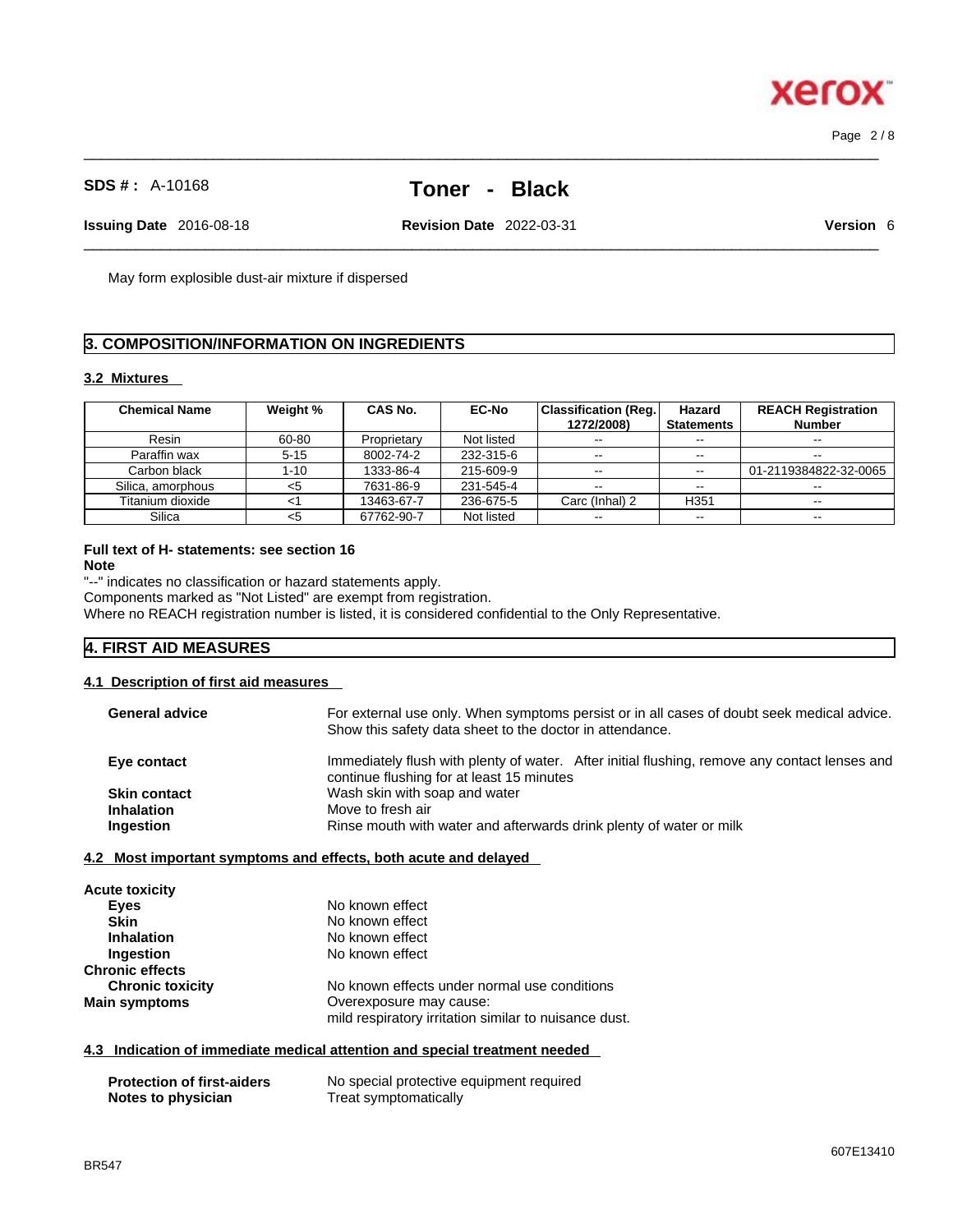$\_$  ,  $\_$  ,  $\_$  ,  $\_$  ,  $\_$  ,  $\_$  ,  $\_$  ,  $\_$  ,  $\_$  ,  $\_$  ,  $\_$  ,  $\_$  ,  $\_$  ,  $\_$  ,  $\_$  ,  $\_$  ,  $\_$  ,  $\_$  ,  $\_$  ,  $\_$  ,  $\_$  ,  $\_$  ,  $\_$  ,  $\_$  ,  $\_$  ,  $\_$  ,  $\_$  ,  $\_$  ,  $\_$  ,  $\_$  ,  $\_$  ,  $\_$  ,  $\_$  ,  $\_$  ,  $\_$  ,  $\_$  ,  $\_$  , Page 3 / 8

xero

**SDS # :** A-10168 **Toner - Black**

**Issuing Date** 2016-08-18 **Revision Date** 2022-03-31 **Version** 6

 $\_$  ,  $\_$  ,  $\_$  ,  $\_$  ,  $\_$  ,  $\_$  ,  $\_$  ,  $\_$  ,  $\_$  ,  $\_$  ,  $\_$  ,  $\_$  ,  $\_$  ,  $\_$  ,  $\_$  ,  $\_$  ,  $\_$  ,  $\_$  ,  $\_$  ,  $\_$  ,  $\_$  ,  $\_$  ,  $\_$  ,  $\_$  ,  $\_$  ,  $\_$  ,  $\_$  ,  $\_$  ,  $\_$  ,  $\_$  ,  $\_$  ,  $\_$  ,  $\_$  ,  $\_$  ,  $\_$  ,  $\_$  ,  $\_$  ,

# **5. FIREFIGHTING MEASURES**

#### **5.1 Extinguishing media**

**Suitable extinguishing media** Use water spray or fog; do not use straight streams, Foam

**Unsuitable extinguishing media** Do not use a solid water stream as it may scatterand spread fire

#### **5.2 Special hazards arising from the substance or mixture**

Fine dust dispersed in air, in sufficient concentrations, and in the presence of an ignition source is a potential dust explosion hazard

#### **Hazardous combustion products**

Hazardous decomposition products due to incomplete combustion. Carbon oxides Nitrogen oxides (NOx)

#### **5.3 Advice for fire-fighters**

In the event of fire and/or explosion do not breathe fumes. Wear fire/flame resistant/retardant clothing. Use self-contained pressure-demand breathing apparatus if needed to prevent exposure to smoke or airborne toxins. Wear self-contained breathing apparatus and protective suit.

# **Other information**

| <b>Flammability</b> | Not flammable  |
|---------------------|----------------|
| Flash point         | Not applicable |

#### **6. ACCIDENTAL RELEASE MEASURES**

#### **6.1 Personal precautions, protective equipment and emergency procedures**

Avoid breathing dust

#### **6.2 Environmental precautions**

Although toner is not an aquatic toxin, microplastics may be a physical hazard to aquatic life and should not be allowed to enter drains, sewers, or waterways

#### **6.3 Methods and material for containment and cleaning up**

| <b>Methods for containment</b> | Prevent dust cloud                                                                |
|--------------------------------|-----------------------------------------------------------------------------------|
| Methods for cleaning up        | Use a vacuum cleaner to remove excess, then wash with COLD water. Hot water fuses |
|                                | the toner making it difficult to remove                                           |

#### **6.4 Reference to other sections**

See section 12 for additional ecological information See Section 13 for additional information

# **7. HANDLING AND STORAGE**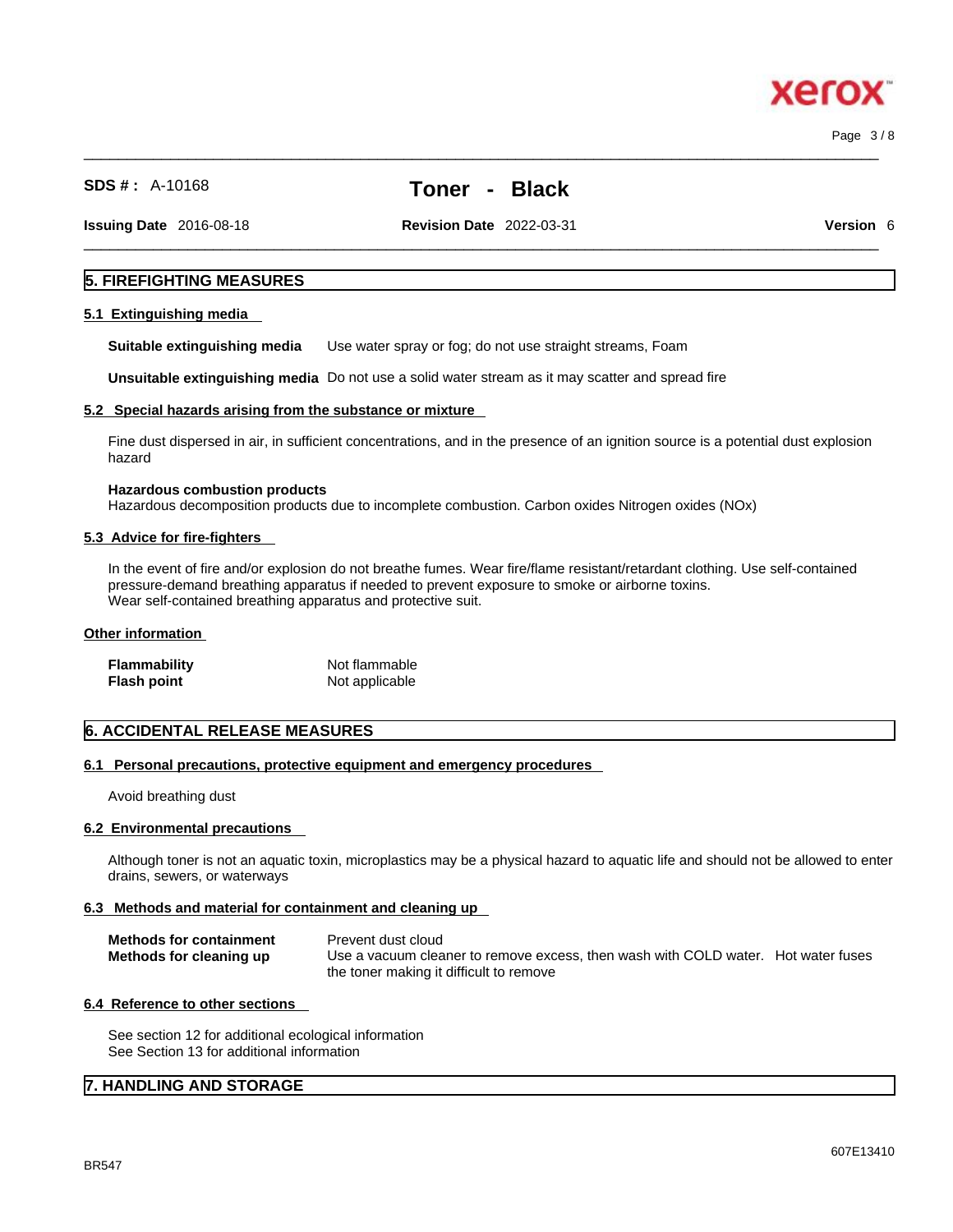**Xerox** 

| 7.1 Precautions for safe handling                                                                                                           |                                                                               |                                                                                                                                                                                                              |                                                                                                                           |  |
|---------------------------------------------------------------------------------------------------------------------------------------------|-------------------------------------------------------------------------------|--------------------------------------------------------------------------------------------------------------------------------------------------------------------------------------------------------------|---------------------------------------------------------------------------------------------------------------------------|--|
| dust cloud                                                                                                                                  |                                                                               |                                                                                                                                                                                                              | Handle in accordance with good industrial hygiene and safety practice, Avoid dust accumulation in enclosed space, Prevent |  |
| <b>Hygiene measures</b>                                                                                                                     |                                                                               | None under normal use conditions                                                                                                                                                                             |                                                                                                                           |  |
| 7.2 Conditions for safe storage, including any incompatibilities                                                                            |                                                                               |                                                                                                                                                                                                              |                                                                                                                           |  |
|                                                                                                                                             |                                                                               | Keep container tightly closed in a dry and well-ventilated place, Store at room temperature                                                                                                                  |                                                                                                                           |  |
| 7.3 Specific end uses                                                                                                                       |                                                                               |                                                                                                                                                                                                              |                                                                                                                           |  |
| Xerographic printing                                                                                                                        |                                                                               |                                                                                                                                                                                                              |                                                                                                                           |  |
| 8. EXPOSURE CONTROLS/PERSONAL PROTECTION                                                                                                    |                                                                               |                                                                                                                                                                                                              |                                                                                                                           |  |
| 8.1 Control parameters                                                                                                                      |                                                                               |                                                                                                                                                                                                              |                                                                                                                           |  |
| <b>Xerox Exposure Limit</b><br><b>Xerox Exposure Limit</b>                                                                                  | 2.5 mg/m <sup>3</sup> (total dust)<br>0.4 mg/m <sup>3</sup> (respirable dust) |                                                                                                                                                                                                              |                                                                                                                           |  |
| 8.2 Exposure controls                                                                                                                       |                                                                               |                                                                                                                                                                                                              |                                                                                                                           |  |
| <b>Engineering measures</b>                                                                                                                 |                                                                               | None under normal use conditions                                                                                                                                                                             |                                                                                                                           |  |
| Personal protective equipment                                                                                                               |                                                                               |                                                                                                                                                                                                              |                                                                                                                           |  |
| <b>Eye/face protection</b><br><b>Hand protection</b><br>Skin and body protection<br><b>Respiratory protection</b><br><b>Thermal hazards</b> |                                                                               | No special protective equipment required<br>No special protective equipment required<br>No special protective equipment required<br>No special protective equipment required<br>None under normal processing |                                                                                                                           |  |
| <b>Environmental Exposure Controls</b><br><b>Environmental Exposure</b><br><b>Controls</b>                                                  |                                                                               | Keep out of drains, sewers, ditches and waterways                                                                                                                                                            |                                                                                                                           |  |
| 9. PHYSICAL AND CHEMICAL PROPERTIES                                                                                                         |                                                                               |                                                                                                                                                                                                              |                                                                                                                           |  |
| 9.1 Information on basic physical and chemical properties                                                                                   |                                                                               |                                                                                                                                                                                                              |                                                                                                                           |  |
| Appearance<br><b>Physical state</b><br><b>Colour</b>                                                                                        | Powder<br>Solid<br><b>Black</b>                                               | Odour<br><b>Odour threshold</b><br>рH                                                                                                                                                                        | Faint<br>Not applicable<br>Not applicable                                                                                 |  |
| <b>Flash point</b>                                                                                                                          | Not applicable                                                                |                                                                                                                                                                                                              |                                                                                                                           |  |
| <b>Melting / Freezing Point</b><br><b>Boiling point/boiling range</b><br><b>Softening point</b>                                             | Not applicable<br>Not applicable<br>49 - 60 °C                                | 120 - 140 °F<br>$\sqrt{2}$                                                                                                                                                                                   |                                                                                                                           |  |

**SDS # :** A-10168 **Toner - Black**

 $\_$  ,  $\_$  ,  $\_$  ,  $\_$  ,  $\_$  ,  $\_$  ,  $\_$  ,  $\_$  ,  $\_$  ,  $\_$  ,  $\_$  ,  $\_$  ,  $\_$  ,  $\_$  ,  $\_$  ,  $\_$  ,  $\_$  ,  $\_$  ,  $\_$  ,  $\_$  ,  $\_$  ,  $\_$  ,  $\_$  ,  $\_$  ,  $\_$  ,  $\_$  ,  $\_$  ,  $\_$  ,  $\_$  ,  $\_$  ,  $\_$  ,  $\_$  ,  $\_$  ,  $\_$  ,  $\_$  ,  $\_$  ,  $\_$  ,

 $\_$  ,  $\_$  ,  $\_$  ,  $\_$  ,  $\_$  ,  $\_$  ,  $\_$  ,  $\_$  ,  $\_$  ,  $\_$  ,  $\_$  ,  $\_$  ,  $\_$  ,  $\_$  ,  $\_$  ,  $\_$  ,  $\_$  ,  $\_$  ,  $\_$  ,  $\_$  ,  $\_$  ,  $\_$  ,  $\_$  ,  $\_$  ,  $\_$  ,  $\_$  ,  $\_$  ,  $\_$  ,  $\_$  ,  $\_$  ,  $\_$  ,  $\_$  ,  $\_$  ,  $\_$  ,  $\_$  ,  $\_$  ,  $\_$  , **Issuing Date** 2016-08-18 **Revision Date** 2022-03-31 **Version** 6

**Evaporation rate** Not applicable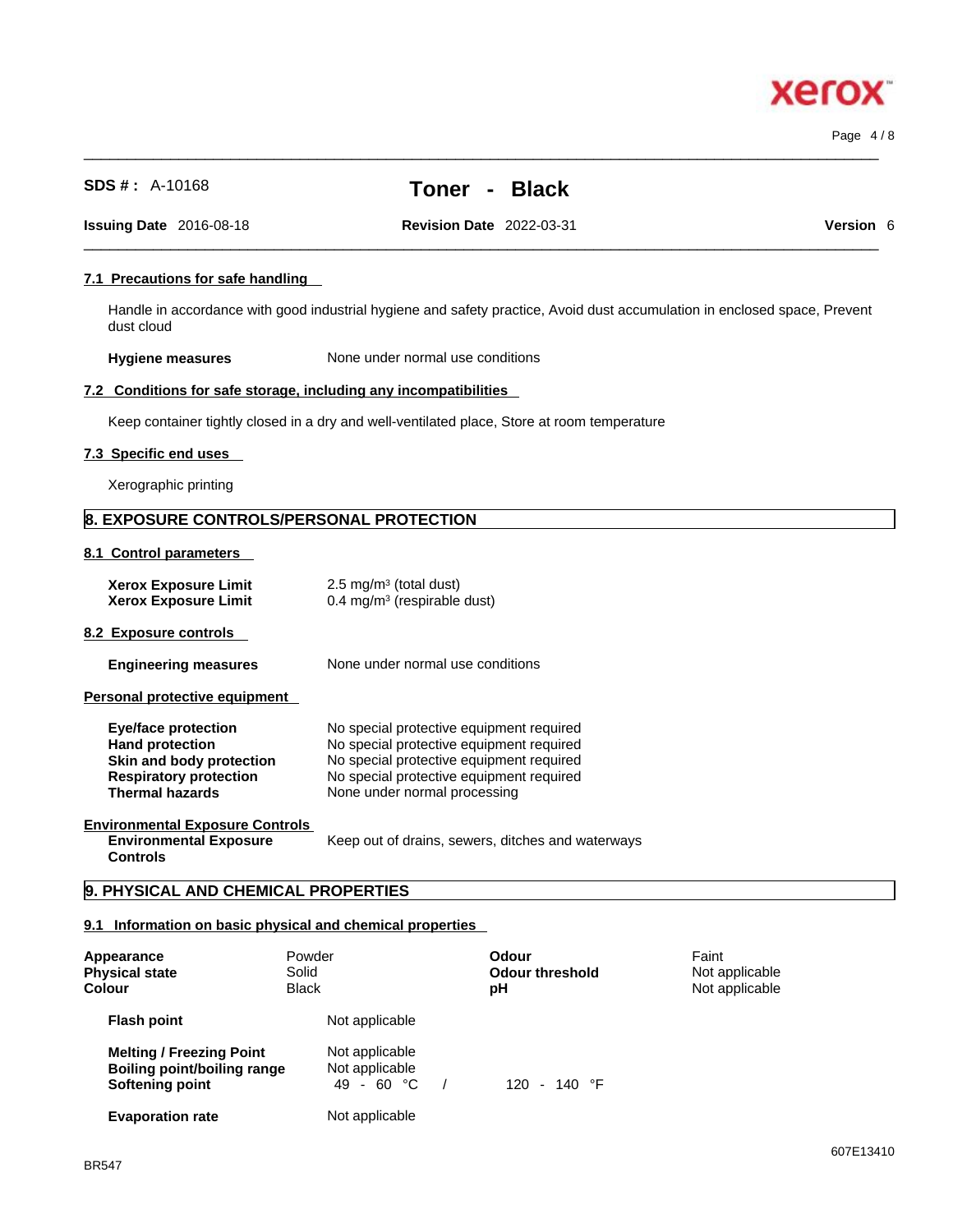#### Page 5 / 8

| <b>Issuing Date</b> 2016-08-18    | <b>Revision Date</b> 2022-03-31             | <b>Version 6</b>                                                                             |
|-----------------------------------|---------------------------------------------|----------------------------------------------------------------------------------------------|
| <b>Flammability</b>               | Not flammable                               |                                                                                              |
| <b>Flammability Limits in Air</b> | Not applicable                              |                                                                                              |
| <b>Explosive Limits</b>           | No data available                           |                                                                                              |
| Vapour pressure                   | Not applicable                              |                                                                                              |
| <b>Vapour density</b>             | Not applicable                              |                                                                                              |
| <b>Specific gravity</b>           | $1 - 2$                                     |                                                                                              |
| <b>Water solubility</b>           | Negligible                                  |                                                                                              |
| <b>Partition coefficient</b>      | Not applicable                              |                                                                                              |
| <b>Autoignition temperature</b>   | Not applicable                              |                                                                                              |
| <b>Decomposition temperature</b>  | Not determined                              |                                                                                              |
| <b>Viscosity</b>                  | Not applicable                              |                                                                                              |
| <b>Explosive properties</b>       |                                             | Fine dust dispersed in air, in sufficient concentrations, and in the presence of an ignition |
|                                   | source is a potential dust explosion hazard |                                                                                              |
| <b>Oxidising properties</b>       | Not applicable                              |                                                                                              |

 $\_$  ,  $\_$  ,  $\_$  ,  $\_$  ,  $\_$  ,  $\_$  ,  $\_$  ,  $\_$  ,  $\_$  ,  $\_$  ,  $\_$  ,  $\_$  ,  $\_$  ,  $\_$  ,  $\_$  ,  $\_$  ,  $\_$  ,  $\_$  ,  $\_$  ,  $\_$  ,  $\_$  ,  $\_$  ,  $\_$  ,  $\_$  ,  $\_$  ,  $\_$  ,  $\_$  ,  $\_$  ,  $\_$  ,  $\_$  ,  $\_$  ,  $\_$  ,  $\_$  ,  $\_$  ,  $\_$  ,  $\_$  ,  $\_$  ,

#### **9.2 Other information**

None

# **10. STABILITY AND REACTIVITY**

# **10.1 Reactivity**

No dangerous reaction known under conditions of normal use

**SDS # :** A-10168 **Toner - Black**

#### **10.2 Chemical stability**

Stable under normal conditions

# **10.3 Possibility of hazardous reactions**

| <b>Hazardous reactions</b> | None under normal processing            |
|----------------------------|-----------------------------------------|
| Hazardous polymerisation   | Hazardous polymerisation does not occur |

# **10.4 Conditions to avoid**

Prevent dust cloud, Fine dust dispersed in air, in sufficient concentrations, and in the presence of an ignition source is a potential dust explosion hazard

#### **10.5 Incompatible Materials**

None

#### **10.6 Hazardous decomposition products**

None under normal use

# **11. TOXICOLOGICAL INFORMATION**

*The toxicity data noted below is based on the test results of similar reprographic materials.* 

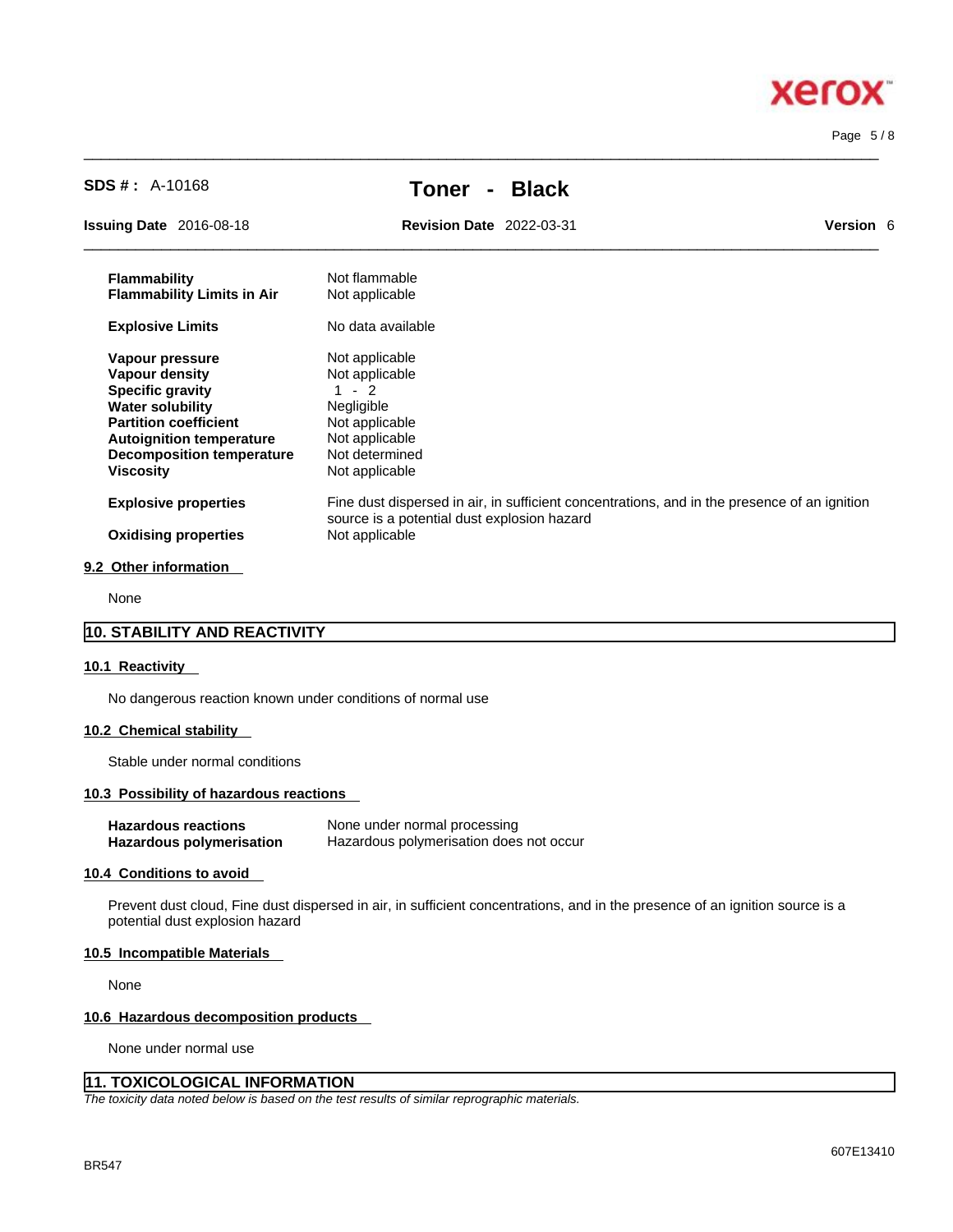Page 6 / 8

**Xerox** 

**Acute toxicity**

# **SDS # :** A-10168 **Toner - Black**

 $\_$  ,  $\_$  ,  $\_$  ,  $\_$  ,  $\_$  ,  $\_$  ,  $\_$  ,  $\_$  ,  $\_$  ,  $\_$  ,  $\_$  ,  $\_$  ,  $\_$  ,  $\_$  ,  $\_$  ,  $\_$  ,  $\_$  ,  $\_$  ,  $\_$  ,  $\_$  ,  $\_$  ,  $\_$  ,  $\_$  ,  $\_$  ,  $\_$  ,  $\_$  ,  $\_$  ,  $\_$  ,  $\_$  ,  $\_$  ,  $\_$  ,  $\_$  ,  $\_$  ,  $\_$  ,  $\_$  ,  $\_$  ,  $\_$  ,

**Issuing Date** 2016-08-18 **Revision Date** 2022-03-31 **Version** 6

 $\_$  ,  $\_$  ,  $\_$  ,  $\_$  ,  $\_$  ,  $\_$  ,  $\_$  ,  $\_$  ,  $\_$  ,  $\_$  ,  $\_$  ,  $\_$  ,  $\_$  ,  $\_$  ,  $\_$  ,  $\_$  ,  $\_$  ,  $\_$  ,  $\_$  ,  $\_$  ,  $\_$  ,  $\_$  ,  $\_$  ,  $\_$  ,  $\_$  ,  $\_$  ,  $\_$  ,  $\_$  ,  $\_$  ,  $\_$  ,  $\_$  ,  $\_$  ,  $\_$  ,  $\_$  ,  $\_$  ,  $\_$  ,  $\_$  ,

#### **11.1 Information on toxicological effects**

| Product Information                                      |                                                                                                                                                                                                                                                                                                                                                                                                                                                                                                                                                                                                                                                                                                                                                                                                                                                                     |
|----------------------------------------------------------|---------------------------------------------------------------------------------------------------------------------------------------------------------------------------------------------------------------------------------------------------------------------------------------------------------------------------------------------------------------------------------------------------------------------------------------------------------------------------------------------------------------------------------------------------------------------------------------------------------------------------------------------------------------------------------------------------------------------------------------------------------------------------------------------------------------------------------------------------------------------|
| <b>Irritation</b>                                        | No skin irritation, No eye irritation                                                                                                                                                                                                                                                                                                                                                                                                                                                                                                                                                                                                                                                                                                                                                                                                                               |
| Oral LD50                                                | $> 5$ g/kg (rat)                                                                                                                                                                                                                                                                                                                                                                                                                                                                                                                                                                                                                                                                                                                                                                                                                                                    |
| <b>Dermal LD50</b>                                       | 5 g/kg (rabbit)<br>>                                                                                                                                                                                                                                                                                                                                                                                                                                                                                                                                                                                                                                                                                                                                                                                                                                                |
| <b>LC50 Inhalation</b>                                   | $> 5$ mg/L (rat, 4 hr)                                                                                                                                                                                                                                                                                                                                                                                                                                                                                                                                                                                                                                                                                                                                                                                                                                              |
| <b>Chronic toxicity</b>                                  |                                                                                                                                                                                                                                                                                                                                                                                                                                                                                                                                                                                                                                                                                                                                                                                                                                                                     |
| <b>Product Information</b>                               |                                                                                                                                                                                                                                                                                                                                                                                                                                                                                                                                                                                                                                                                                                                                                                                                                                                                     |
| <b>Chronic effects</b>                                   | No known effects under normal use conditions                                                                                                                                                                                                                                                                                                                                                                                                                                                                                                                                                                                                                                                                                                                                                                                                                        |
| Carcinogenicity                                          | See "Other Information" in this section.                                                                                                                                                                                                                                                                                                                                                                                                                                                                                                                                                                                                                                                                                                                                                                                                                            |
| <b>Other information</b>                                 | The IARC (International Agency for Research on Cancer) has listed carbon black as<br>"possibly carcinogenic to humans". However, Xerox has concluded that the presence of<br>carbon black in this mixture does not present a health hazard. The IARC classification is<br>based on studies evaluating pure, "free" carbon black. In contrast, toner is a formulation<br>composed of specially prepared polymer and a small amount of carbon black (or other<br>pigment). In the process of making toner, the small amount of carbon black becomes<br>encapsulated within a matrix. Xeroxhas performed extensive testing of toner, including a<br>chronic bioassay (test for potential carcinogenicity). Exposure to toner did not produce<br>evidence of cancer in exposed animals. The results were submitted to regulatory agencies<br>and published extensively. |
|                                                          | The IARC (International Agency for Research on Cancer) has listed titanium dioxide as<br>"possibly carcinogenic to humans". However, Xerox has concluded that the presence of<br>titanium dioxide in this mixture does not present a health hazard. The IARC classification<br>is based on studies in rats using high concentrations of pure, unbound TiO2 particles of<br>respirable size. Epidemiological studies do not suggest a carcinogenic effects in humans.<br>In addition, the titanium dioxide in this mixture is encapsulated in a matrix or bound to the<br>surface of the toner.                                                                                                                                                                                                                                                                      |
| Other toxic effects                                      |                                                                                                                                                                                                                                                                                                                                                                                                                                                                                                                                                                                                                                                                                                                                                                                                                                                                     |
| Product Information                                      |                                                                                                                                                                                                                                                                                                                                                                                                                                                                                                                                                                                                                                                                                                                                                                                                                                                                     |
| <b>Sensitisation</b>                                     | No sensitisation responses were observed                                                                                                                                                                                                                                                                                                                                                                                                                                                                                                                                                                                                                                                                                                                                                                                                                            |
| <b>Mutagenic effects</b><br><b>Reproductive toxicity</b> | Not mutagenic in AMES Test<br>This product does not contain any known or suspected reproductive hazards                                                                                                                                                                                                                                                                                                                                                                                                                                                                                                                                                                                                                                                                                                                                                             |
| <b>Target organ effects</b>                              | None known                                                                                                                                                                                                                                                                                                                                                                                                                                                                                                                                                                                                                                                                                                                                                                                                                                                          |
| Other adverse effects<br><b>Aspiration Hazard</b>        | None known<br>Not applicable                                                                                                                                                                                                                                                                                                                                                                                                                                                                                                                                                                                                                                                                                                                                                                                                                                        |
|                                                          |                                                                                                                                                                                                                                                                                                                                                                                                                                                                                                                                                                                                                                                                                                                                                                                                                                                                     |

11.2 Information on other hazards

**Endocrine disrupting properties** This product does not contain any known or suspected endocrine disruptors

# **12. ECOLOGICAL INFORMATION**

# **12.1 Toxicity**

On available data, the mixture / preparation is not harmful to aquatic life

# **12.2 Persistence and degradability**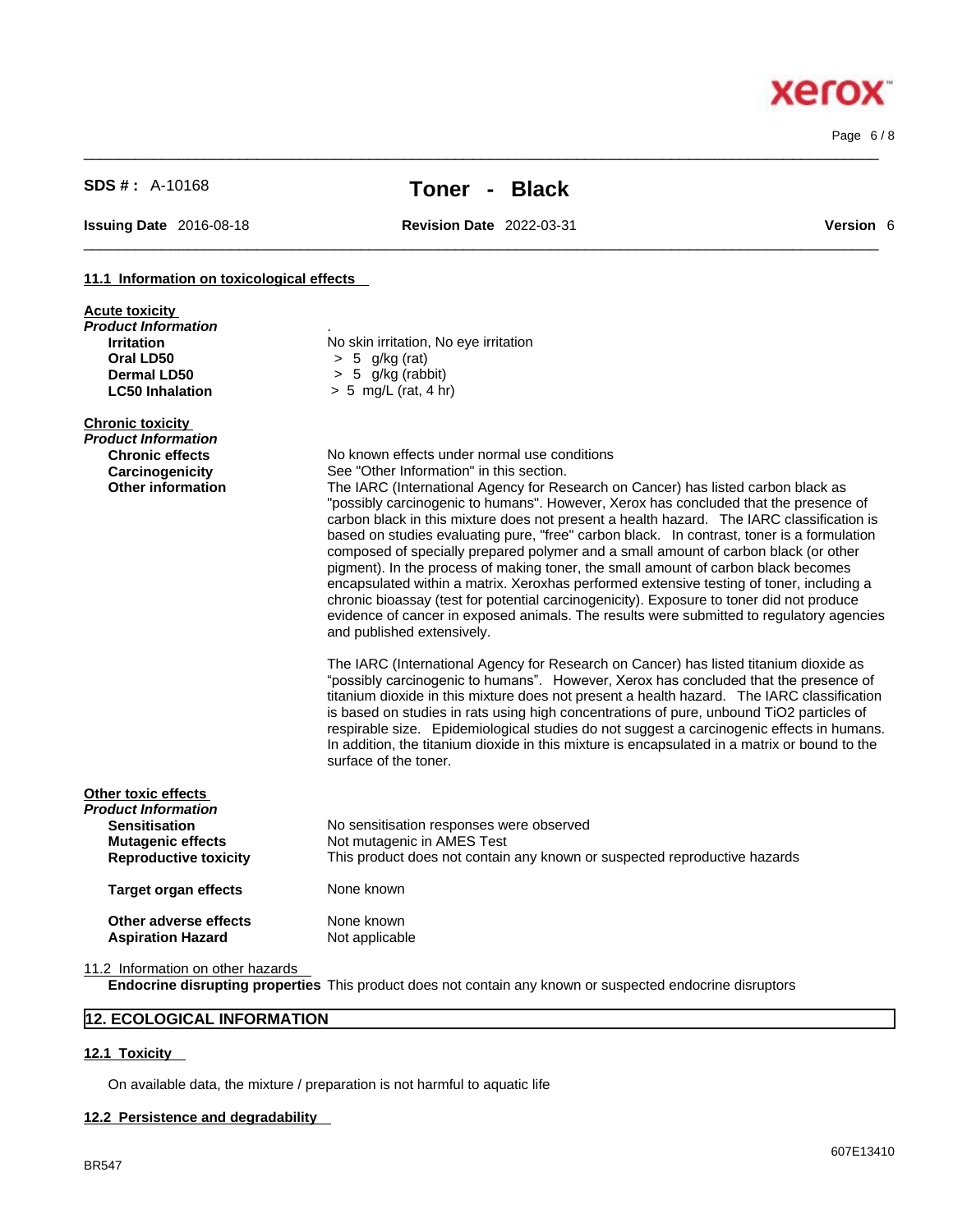$\_$  ,  $\_$  ,  $\_$  ,  $\_$  ,  $\_$  ,  $\_$  ,  $\_$  ,  $\_$  ,  $\_$  ,  $\_$  ,  $\_$  ,  $\_$  ,  $\_$  ,  $\_$  ,  $\_$  ,  $\_$  ,  $\_$  ,  $\_$  ,  $\_$  ,  $\_$  ,  $\_$  ,  $\_$  ,  $\_$  ,  $\_$  ,  $\_$  ,  $\_$  ,  $\_$  ,  $\_$  ,  $\_$  ,  $\_$  ,  $\_$  ,  $\_$  ,  $\_$  ,  $\_$  ,  $\_$  ,  $\_$  ,  $\_$  ,

xero

Page 7 / 8

# **SDS # :** A-10168 **Toner - Black**

 $\_$  ,  $\_$  ,  $\_$  ,  $\_$  ,  $\_$  ,  $\_$  ,  $\_$  ,  $\_$  ,  $\_$  ,  $\_$  ,  $\_$  ,  $\_$  ,  $\_$  ,  $\_$  ,  $\_$  ,  $\_$  ,  $\_$  ,  $\_$  ,  $\_$  ,  $\_$  ,  $\_$  ,  $\_$  ,  $\_$  ,  $\_$  ,  $\_$  ,  $\_$  ,  $\_$  ,  $\_$  ,  $\_$  ,  $\_$  ,  $\_$  ,  $\_$  ,  $\_$  ,  $\_$  ,  $\_$  ,  $\_$  ,  $\_$  , **Issuing Date** 2016-08-18 **Revision Date** 2022-03-31 **Version** 6

Not readily biodegradable

#### **12.3 Bioaccumulative potential**

Bioaccumulation is unlikely

#### **12.4 Mobility in soil**

Insoluble in water

# **12.5 Results of PBT and vPvB assessment**

Not a PBT according to REACH Annex XIII

#### **12.6 Endocrine disrupting properties**

This product does not contain any known or suspected endocrine disruptors

### **12.7 Other adverse effects**

Although toner is not an aquatic toxin, microplastics may be a physical hazard to aquatic life and should not be allowed to enter drains, sewers, or waterways.

| <b>13. DISPOSAL CONSIDERATIONS</b> |                                                                                                                                                                             |
|------------------------------------|-----------------------------------------------------------------------------------------------------------------------------------------------------------------------------|
| 13.1 Waste treatment methods       |                                                                                                                                                                             |
| <b>Waste Disposal Method</b>       | Can be landfilled or incinerated, when in compliance with local regulations<br>If incineration is to be carried out, care must be exercised to prevent dust clouds forming. |
| <b>EWC Waste Disposal No.</b>      | 08 03 18                                                                                                                                                                    |
| <b>Other information</b>           | Although toner is not an aquatic toxin, microplastics may be a physical hazard to aquatic life<br>and should not be allowed to enter drains, sewers, or waterways.          |

# **14. TRANSPORT INFORMATION**

### **14.1 UN/ID No**

Not regulated

# **14.2 Proper shipping name**

Not regulated

# **14.3 Transport hazard class(es)**

Not classified

#### **14.4 Packing Group**